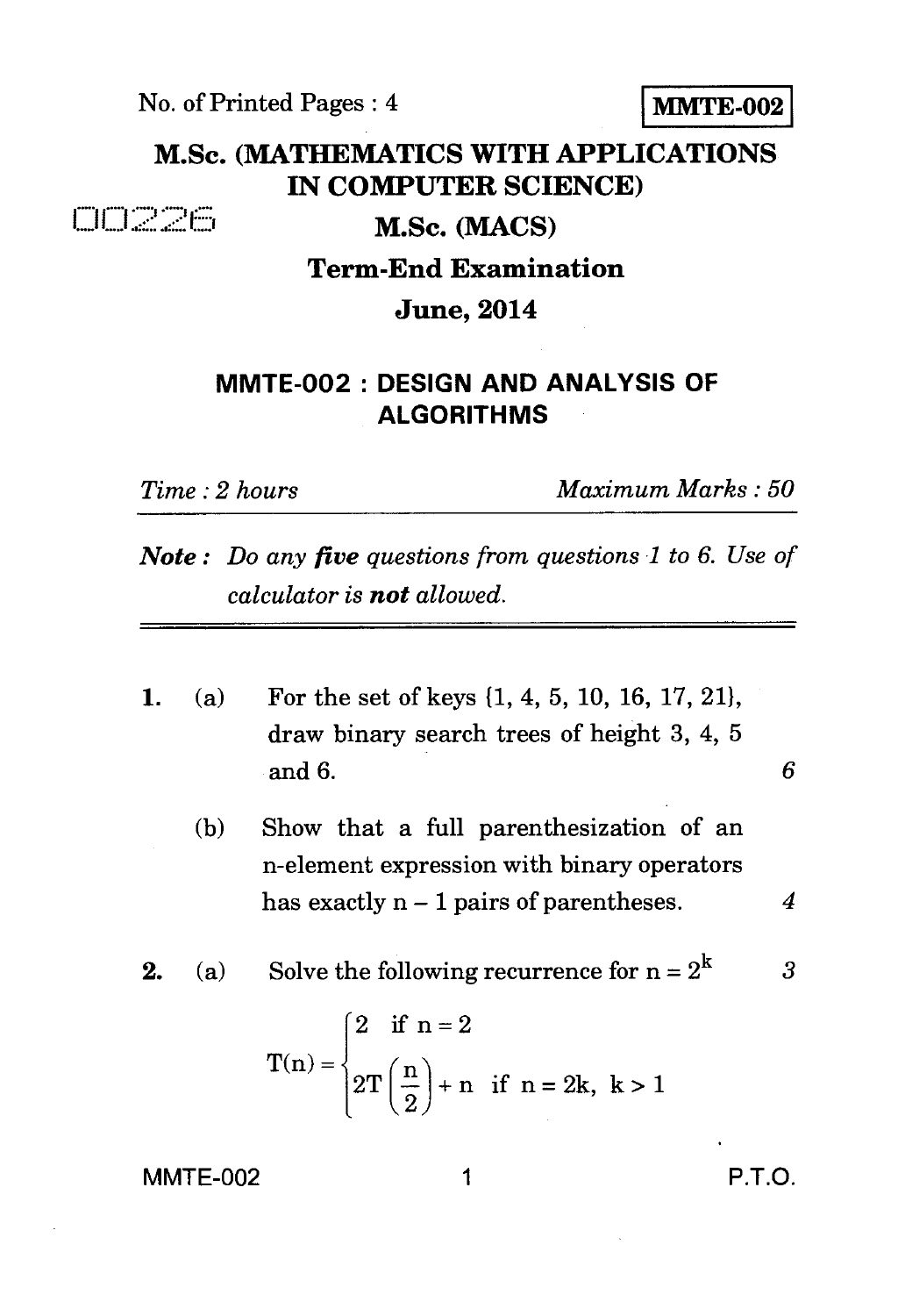- (b) Illustrate the execution of Counting Sort on the array  $A = [3, 6, 4, 1, 3, 4, 1, 4]$ , noting that all elements are  $\leq 6$ . 3
- (c) Describe Divide and Conquer algorithm for finding the closest pair of points in a finite subset of the plane. 4
- 3. (a) Determine the longest common subsequence of (1, 0, 0, 1, 0, 1, 0, 1) and (0, 1, 0, 1, 1, 0, 1, 1, 0). Illustrate the principle of optimality, while showing one step of recursion. 5
	- (b) Find all the solutions to the equation  $15x = 10 \pmod{35}$ .
- 4. (a) What is the minimum and maximum number of elements in a heap of height h ? Illustrate the difference between max-heap property and binary-search-tree property through an example.  $5$ 
	- (b) Illustrate the radix sort algorithm using the following array :  $\qquad \qquad 5$ {3197, 4216, 3814, 5638, 7132, 8146, 5328, 7896, 4379, 6384, 9376}.

**MMTE-002 2**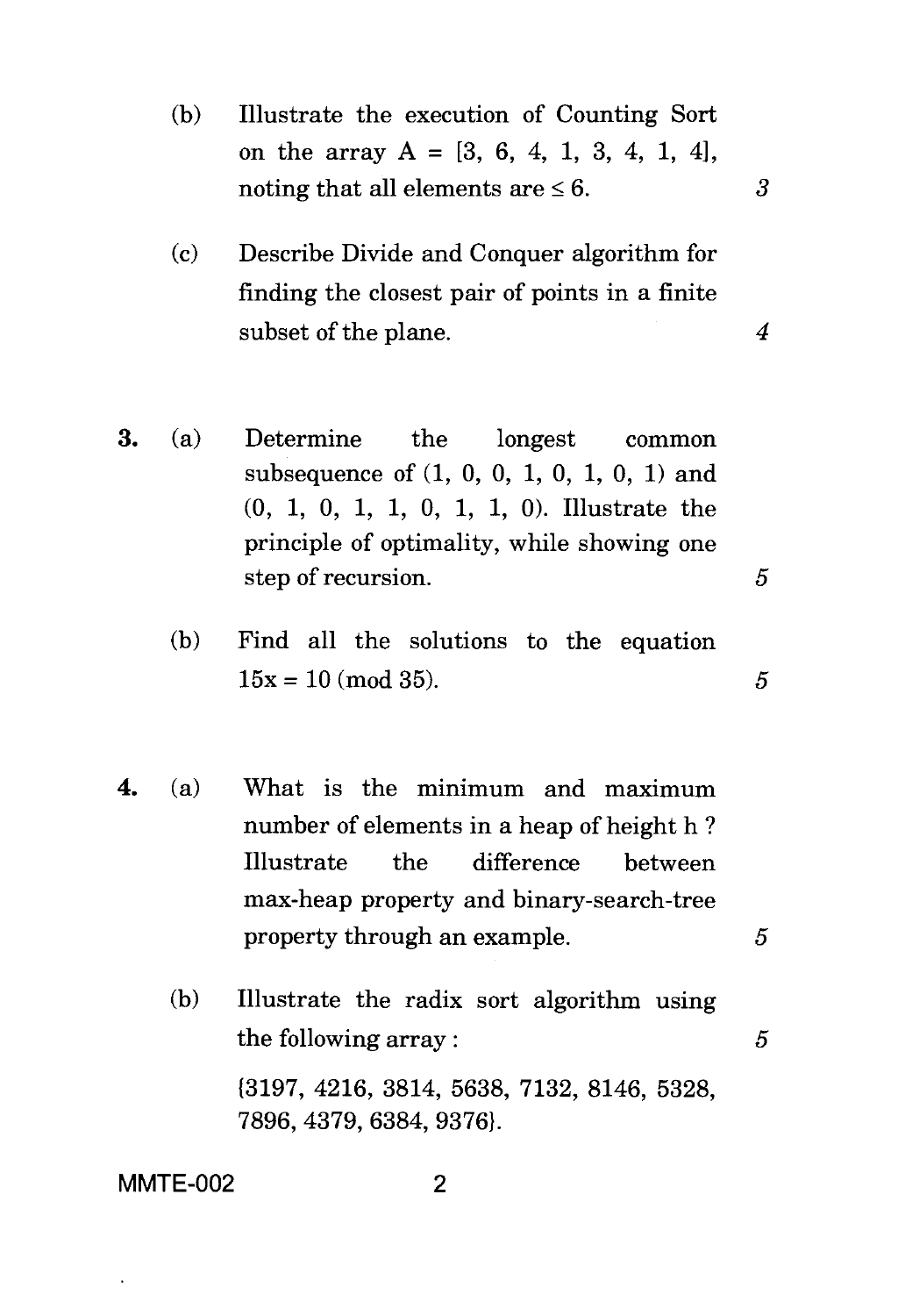**5.** (a) Illustrate through the following example, why Dijkstra's algorithm for single source shortest path, may fail, in the presence of negative edge weights ?



- (b) Define Euler phi function and compute the value of Euler's phi function for 45, that is, compute  $\phi(45)$ .
- (c) Rank the following functions by order of growth : that is, find an ordering  $g_1$ ,  $g_2$ and  $g_3$  of the functions satisfying  $g_1 = O(g_2), g_2 = O(g_3)$ : n!, e<sup>n</sup>, n<sup>1g 1g n</sup>.

## **MMTE-002 3 P.T.O.**

 $\boldsymbol{\beta}$ 

 $\boldsymbol{2}$ 

5